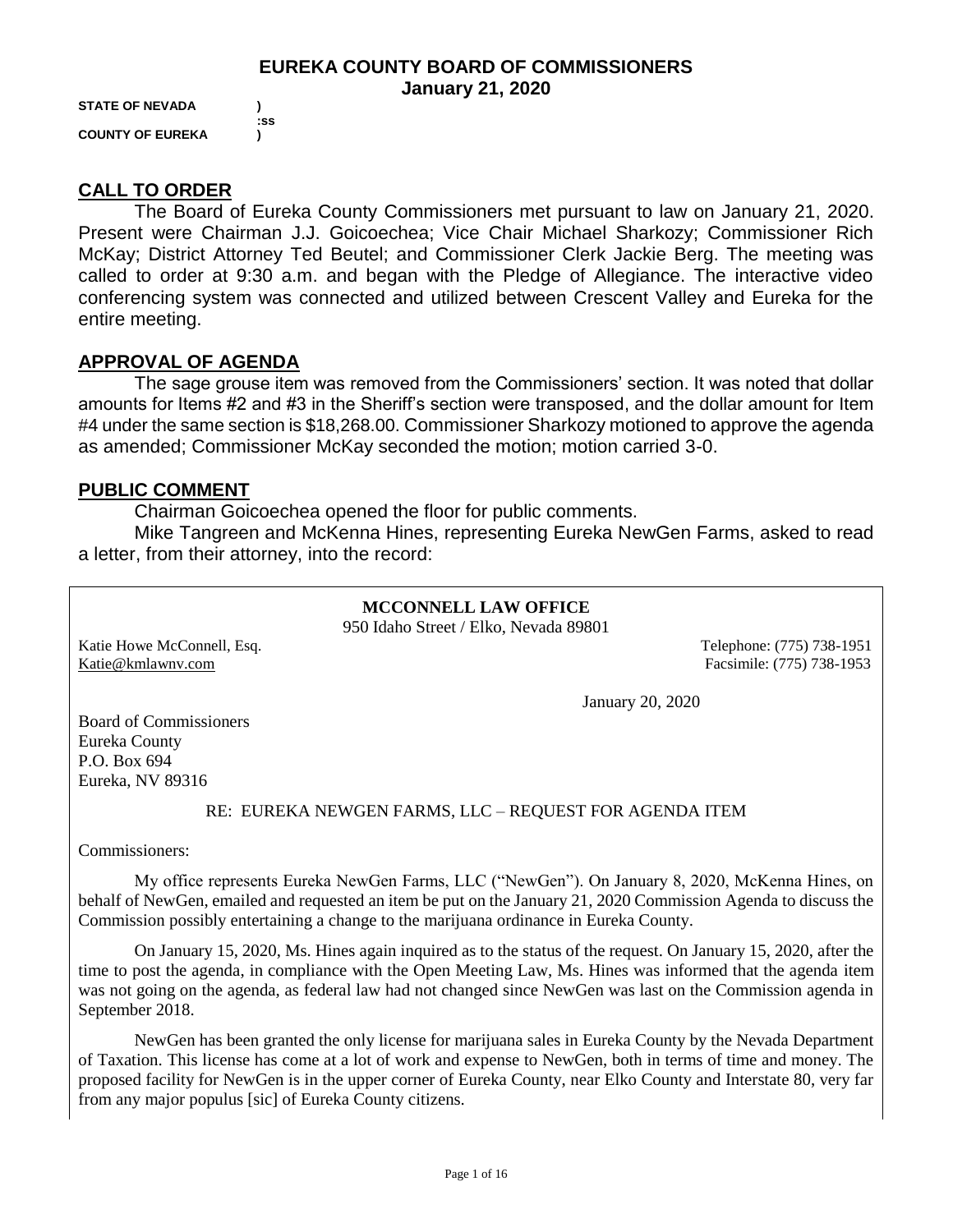In the past few years, the prohibitions of marijuana sales throughout out [sic] Nevada are becoming more and more rare. Marijuana establishments are now open not only in Washoe and Clark County, but Elko County, Churchill County, Nye County and even Carson City.

While federal law has not changed, Nevada law is changing in 2020. Specifically, the provision in NRS 453.100 which allowed a local government to adopt and enforce local marijuana control measures pertaining to zoning and land use for marijuana establishments is no longer effective after June 30, 2020, arguably making Eureka County's total prohibition ordinance against marijuana establishments that are permissible under the Nevada Revised States unconstitutional. It is our position that this change in Nevada law changes the argument that an ordinance like Eureka County has enacted will not be permissible in the future.

As the only license holder for Eureka County, Nevada, NewGen would like to present a proposal to the Commission that would allow for Eureka County to keep its core values and considerations in tact [sic], allow NewGen the ability to open its facility within its granted geographic area and county, and remain consistent with Nevada law.

Eureka NewGen Farms hereby respectfully requests the opportunity to present its position and proposal to the Board of Commissioners at its next meeting.

Very truly yours,

*/s/ Katie McConnell* KATIE HOWE MCCONNEL

Mr. Tangreen asked if NewGen Farms could be placed on the next agenda.

Chairman Goicoechea responded that NewGen Farms had been informed that the Board does not intend to consider a change to the County's ordinance concerning marijuana establishments until there is a change in legislation. NewGen Farms was informed of this in both an open meeting and more recently in response to its request to again be placed on the Board's agenda for the same item. When and if legislation changes, the Chairman offered that would be the appropriate time to submit an agenda request.

Robert Kennedy stated he resides on South Spring Street in Eureka. He recently visited with a surveyor working on the large road and utility project (Item #1 under the Public Works section) currently in the planning phase. He asked the surveyor if personal property lines might be affected or encroached upon by this project and the worker was not sure. Mr. Kennedy asked that the Commissioners provide residents and local businesses with the opportunity to review and comment on plans for this project before any construction begins.

# **APPROVAL OF MINUTES**

December 20, 2019: Commissioner Sharkozy motioned to approve minutes of the December 20, 2019, Commission meeting; Commissioner McKay seconded the motion; motion carried 3-0.

January 6, 2020: Chairman Goicoechea stated he could not recommend approval of the January  $6<sup>th</sup>$  minutes. He said the draft contained a lot of errors and he had concerns that certain items weren't accurately captured. He asked that the draft be rewritten and encouraged Clerk Recorder Lisa Hoehne to utilize Jackie Berg's experience in drafting the minutes.

Commissioner Sharkozy motioned to table the January 6, 2020, minutes; Commissioner McKay seconded the motion; motion carried 3-0.

# **COUNTY COMPTROLLER**

Payment of Expenditures: Expenditures were presented for approval by Comptroller, Kim Todd. Commissioner Sharkozy motioned to approve expenditures in the amount of \$321,724.09 for accounts payable; \$250,594.77 for payroll and benefit related expenses (including employee paid deductions); \$237,154.13 for a pass-through tax allocation to the School District;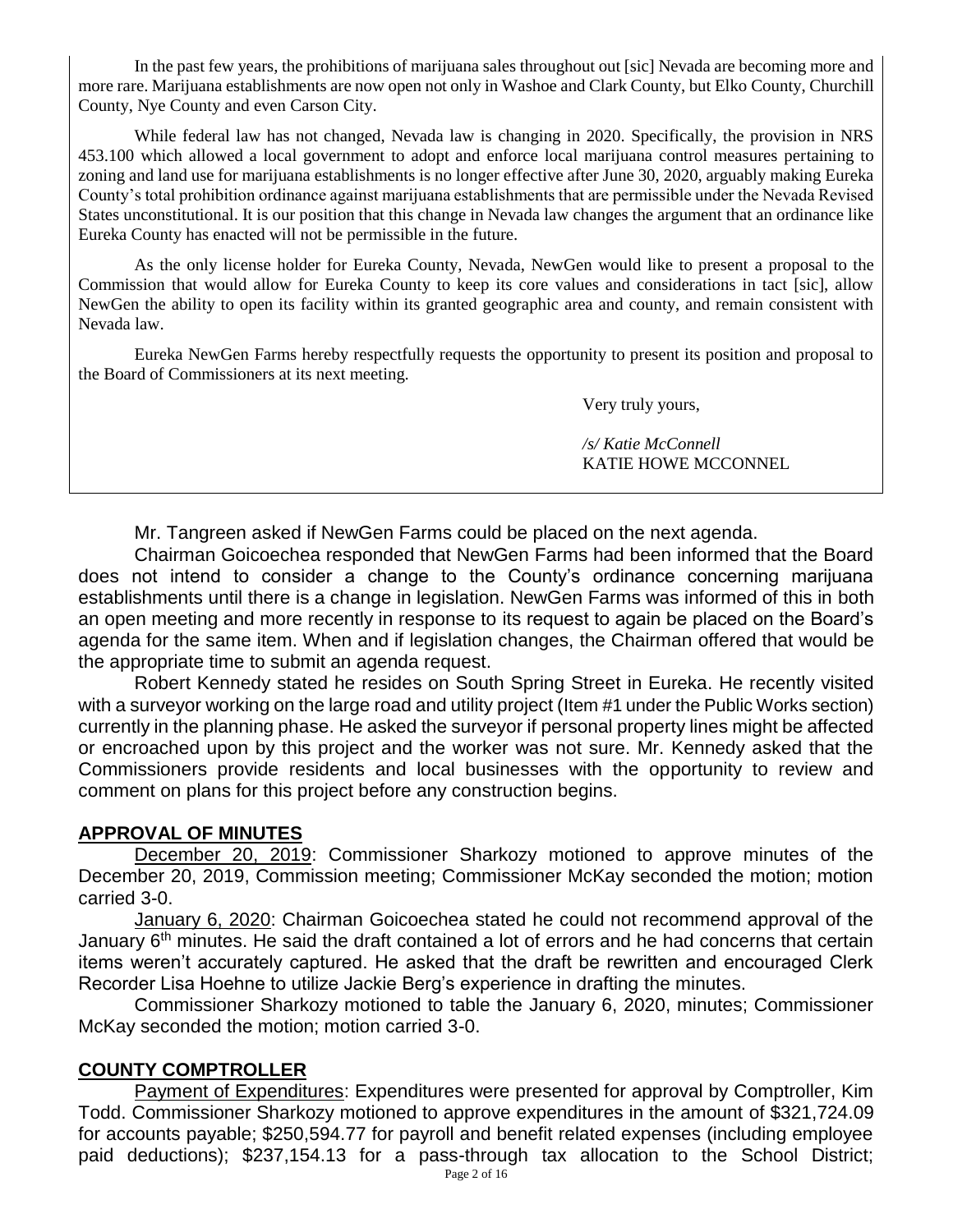\$355,406.62 for a pass-through to the State Controller; \$495.43 for a pass-through to the Department of Taxation; \$213.00 for a pass-through to the Washoe County Crime Lab; and \$141.47 in Yucca Mountain expenses; for a grand total of \$1,165,729.51. Commissioner McKay seconded the motion. Motion carried 3-0.

Fund Balance Report: The Board reviewed a report of all current fund balances.

## **COMMISSIONERS**

Medicaid Match Contract: The County has a Medicaid Match Contract with the State in which it agrees to pay the nonfederal share of expenditures, set forth in statute, as a mandatory part of the State Plan for Medicaid. The HIPAA Business Associate Agreement in the contract is being replaced with a Confidentiality Addendum and Section 7 of the contract will now include a "not to exceed" amount for the counties. The State has asked all counties and NACO to approve the changes, after which they will move forward with the updated contracts.

Commissioner Sharkozy motioned to approve the requested amendments to the Medicaid Match Contract with the Nevada Department of Health & Human Services, Division of Health Care Financing & Policy. Commissioner McKay seconded the motion. Motion carried 3-0.

## **IT / NETWORK**

Quest Quote: A quote from Quest for wireless equipment installation in Crescent Valley was tabled until the next meeting because the amount on the agenda did not match the amount in the quote.

Out-of-State Travel: Commissioner Sharkozy motioned to authorize out-of-state travel for IT Director Misty Rowley to travel to Chicago March 15<sup>th</sup>-19<sup>th</sup> for the CompTIA Communities & Council Forum. Commissioner McKay seconded the motion. Motion carried 3-0.

Ms. Rowley informed that Syber Networks is providing a ticket for the Forum, so the County will only incur traveling costs.

### **AMBULANCE & EMS**

Report on Activities: EMS Director Kenny Sanders reported there were a total of 21 ambulance calls for the month of December. Two were transports to air ambulance (one to MedX AirOne and one to REACH Air). There were 247 total runs in Calendar Year 2019, a 22% increase over 2018.

Mr. Sanders shared that he has a couple of promising options that may result in filling the full-time EMT position in Crescent Valley.

Health Services Integration, Inc.: The County has contracted with Health Services Integration since 2015 to outsource the ambulance billing. HSI recently notified Mr. Sanders that, effective February 1<sup>st</sup>, it is increasing its compensation rate from 6% to 8% for monies collected on ambulance bills. The contract amendment will be placed on the next agenda.

### **DISTRICT ATTORNEY**

Hiring Freeze Waiver – Legal Secretary: Commissioner McKay motioned to waive the hiring freeze and authorize the District Attorney to hire a Legal Secretary at range 119 on the County salary scale; Commissioner McKay seconded the motion; motion carried 3-0.

# **SHERIFF**

Quarterly Reports: Sheriff Jesse Watts provided a quarterly report showing Patrol and Detention statistics for October, November, and December. There were 6,704 patrol incidents with 12 arrests and 171 citations.

There were 27 new bookings and a total of 27 inmates housed at the Detention Facility during the quarter, for a total of 381 inmate days. Five inmates were housed for other agencies during the quarter.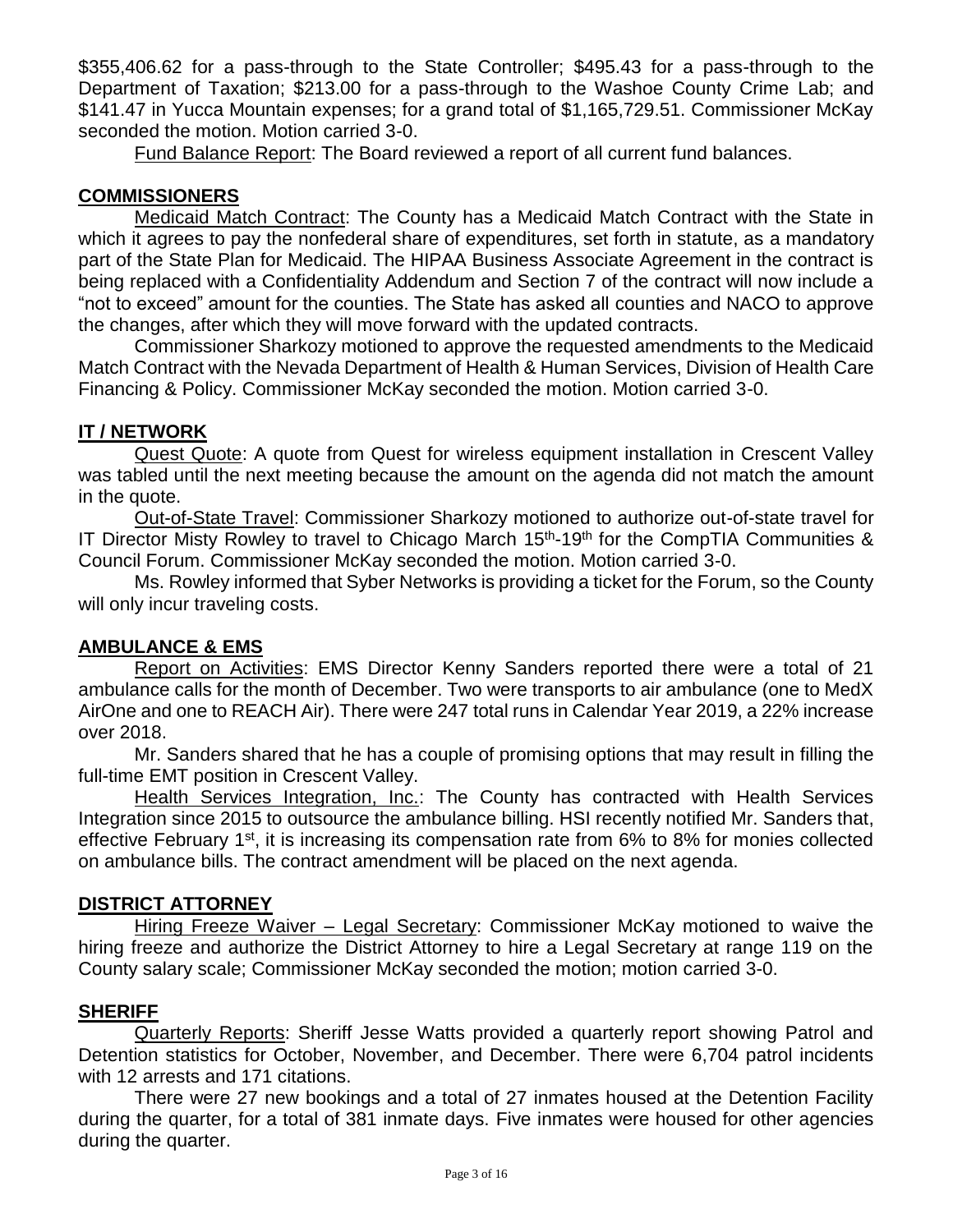Annual Statistics: There were 15,026 patrol incidents in 2019 with 55 arrests and a total of 367 citations (an increase of 30 incidents over 2018). The Detention Facility housed 84 inmates in 2019, for a total of 1,145 inmate days, an increase of 54 inmate days over the previous year. There were 186 animal calls for the year.

Sheriff Watts explained that he worked with staff to revamp incident categories (by consolidating or eliminating certain categories) so that Deputy fuel stops, general phone calls, etc., are no longer logged as incidents. The recorded incidents do include activities at the Detention Center including inmate checks, meals, and dispensing of medication. He can provide detailed incident reports and comparisons upon the Board's request.

Integrated Telehealth Solutions Contract: Integrated Telehealth Solutions has been providing mental health services to inmates at the Detention Facility for over a year at no charge. In addition to psychiatry and counseling services, ITS provides services related to substance abuse detox and suicide watch. The inmate participates by using an iPad for the telehealth sessions. This service saves the County time and money, as many of the inmates utilizing the service would otherwise have to be transported to a mental health facility.

Commissioner Sharkozy motioned to approve a contract with Integrated Telehealth Solutions for mental health services at the Detention Facility for Calendar Year 2020, not to exceed \$5,400.00. Commissioner McKay seconded the motion. Motion carried 3-0.

Contract with Martin-Ross Investigation: Commissioner Sharkozy motioned to approve a contract with Martin-Ross Investigation & Security Services to conduct background investigations on potential new hires for the Sheriff's Office for Calendar Year 2020, in the amount of \$5,000.00. Commissioner McKay seconded the motion. Motion carried 3-0.

This is the same company that the County contracted for this service in late 2018 and for Calendar Year 2019.

Hiring Freeze Waiver – Deputy I, II, III: Sheriff Watts submitted a Hiring Freeze Waiver request for a Deputy that resigned effective December 31<sup>st</sup>. Sheriff Watts explained that Deputy Is are hired non-certified and have 12 months, with a possible 6-month extension, to obtain POST (Peace Officers Standards & Training) certification; Deputy IIs have basic POST certification; and Deputy IIIs have advanced certification.

Commissioner Sharkozy motioned to waive the hiring freeze and authorize the Sheriff to fill the vacant position of Deputy I, II, or III; Commissioner McKay seconded the motion; motion carried 3-0.

Advanced Step-Hire: Sheriff Watts requested authorization to hire a Dispatcher candidate at a range 117, step 4, on the salary scale due to four years of dispatching experience and additional years of related experience.

Commissioner Sharkozy motioned to authorize an advanced step hire, pursuant to Personnel Policy 5.7.3, for a Dispatcher I due to the applicant's qualifications and previous training; Commissioner McKay seconded the motion; motion carried 3-0.

LiveScan Fingerprinting Machine: The Board originally approved purchase of a fingerprinting machine for Crescent Valley in January 2019 to be paid out of that year's budget. The machine was delivered in April, but due to technical issues, it took several months to complete installation and get it working properly. Since it will now be paid in a subsequent budget year, Sheriff Watts asked the Board to ratify the original action.

Commissioner Sharkozy motioned to ratify capital outlay purchase of a LiveScan fingerprinting machine, for the amount of \$18,268.00, to be paid with capital outlay in the Sheriff's budget for the current fiscal year (2019-2020). Commissioner McKay seconded the motion. Motion carried 3-0.

12-Hour Shifts for Dispatchers: Sheriff Watts explained that Dispatchers are currently working 12-hour shifts, by unanimous request, but formal authorization from the Board has been pending a legal opinion from outside counsel. Based on the opinion, it was determined that the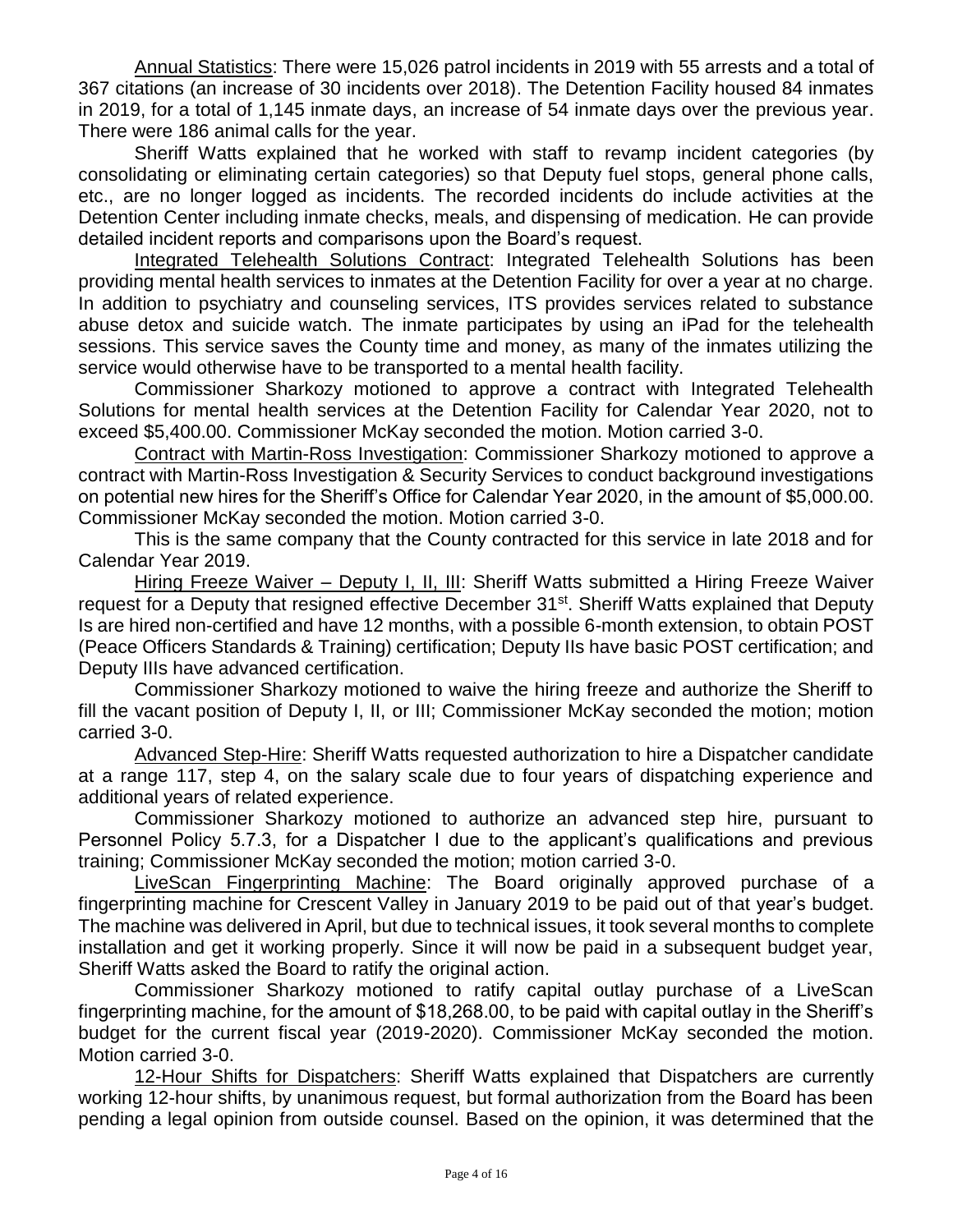County cannot make 12-hour shifts mandatory for Dispatchers, but those wishing to work 12-hour shifts can sign and be granted a variable work schedule.

Commissioner Sharkozy motioned to authorize Eureka County Sheriff's Office Dispatchers to continue working 12-hour shifts on a variable work schedule; Commissioner McKay seconded the motion; motion carried 3-0.

## **WALKER & ASSOCIATES**

Contract Extension: The County has contracted with Walker & Associates for lobbyist and other professional services for several years. Mr. Walker, who has a background in range management and water, helped on the County on various water issues. His wife, Mary, has a background in government finance.

Mr. Walker explained that they work 70-hour weeks during legislative years, but continue important activities in interim years, including working with interim committees, sustaining relationships with the legislators, and keeping informed on upcoming bill drafts. Mr. Walker offered to provide quarterly reports to the Commissioners and noted that he is retiring in about 18 months, so does not wish to extend the contract beyond July 1, 2021.

Commissioner Sharkozy motioned to extend the contract with Walker & Associates for 18 months, through June 30, 2021, at a continued rate of \$2,000.00 per month; Commissioner McKay seconded the motion; motion carried 3-0.

### **TREASURER**

Treasurer's Report: The Treasurer's Report for December 2019 was presented by Treasurer Pernecia Johnson showing an ending General Fund balance of \$30,141,292.06.

### **MEDICAL CLINICS ADVISORY COMMITTEE**

Clinical Services Contract: Irma Davila, Chair of the Medical Clinics Advisory Committee, was in attendance to provide the Committee's recommendations to the Board regarding the upcoming fiscal year contract with William Bee Ririe Hospital.

MCAC recommends reducing the number of physician days from eight per month (two days per week) to an average of four times per month throughout the 52 weeks of the year. After studying number of patient visits with the various physicians, the Committee felt this recommendation was justified. With this change, the contract amount can be reduced by \$104,000.00.

Hand-in-hand with reduction in physician days is a recommendation to reinstate a partial level of after-hours care. Mr. Walker, CEO for WBRH, has agreed to provide after-hours coverage from the time the Eureka Clinic closes on Friday afternoon until the clinic reopens on Monday morning, for full weekend coverage (holidays excluded). The additional amount in the annual contract for these services will be \$108,160.00. Mr. Walker has offered to begin the weekend coverage in March, at no additional cost to the County, for the remainder of the current fiscal year.

MCAC's budgetary recommendation for the Fiscal Year 2020-2021 clinical services contract is \$637,160.00, a net increase of \$4,160.00 representing the recommended changes. Ms. Davila added that WBRH has obtained rural health clinic status for the Eureka Clinic. Adjusted reimbursement rates for Medicare and Medicaid should be established sometime over the next year. WBRH has agreed to reduce the contractual amount in accordance with the increased reimbursement revenues.

Commissioner Sharkozy motioned to approve the recommendations of the Medical Clinics Advisory Committee related to the Fiscal Year 2020-2021 clinical services contract with William Bee Ririe Hospital, with the following changes: physician days will be reduced to an average of four times per month; weekend on-call coverage will be provided at the Eureka Clinic from the time the clinic closes on Friday until it opens the following Monday, excluding holidays; with an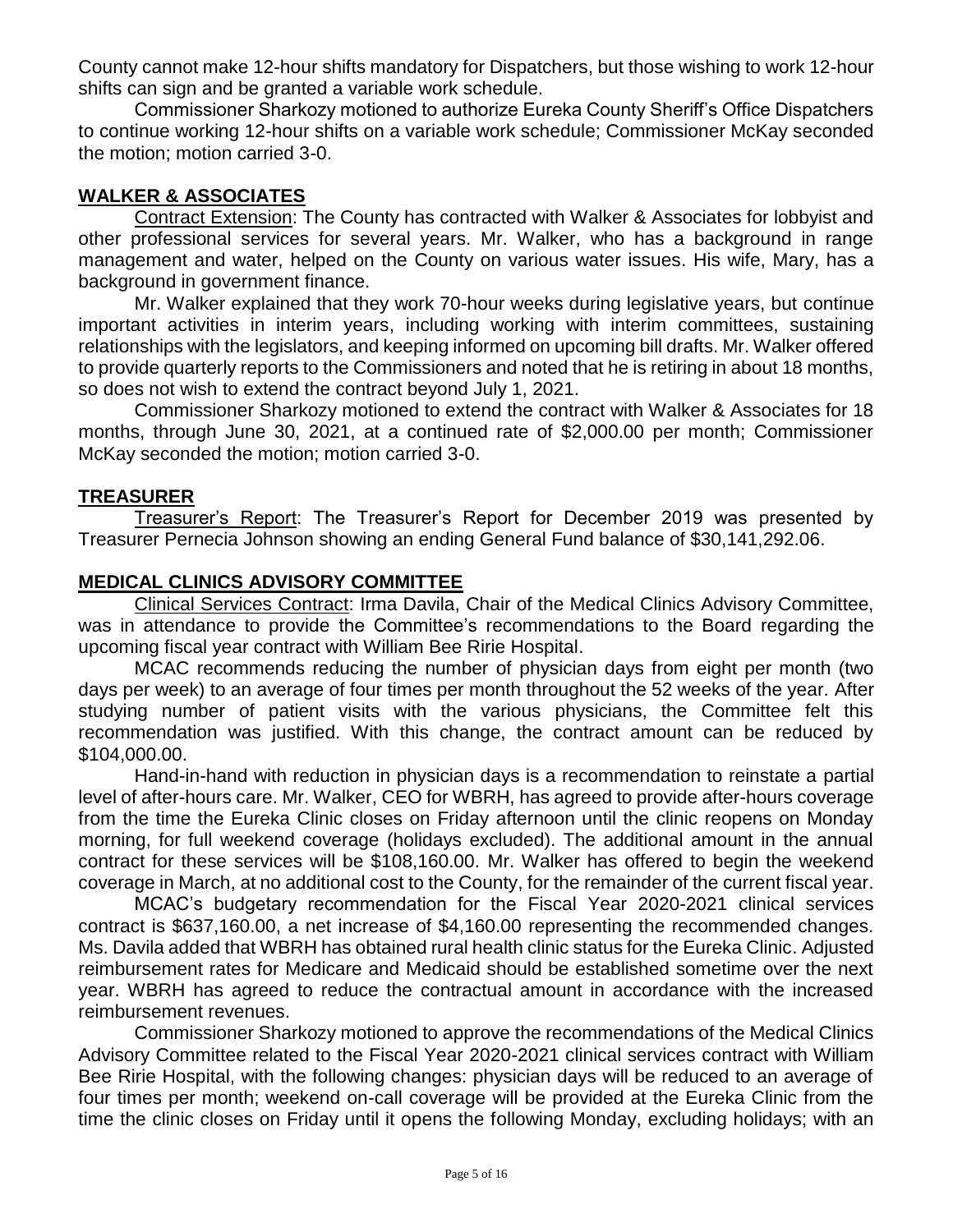annual contract amount of \$637,160.00. Commissioner McKay seconded the motion. Motion carried 3-0.

Physical Therapy Contract: The Committee met with Demarah Gray, Physical Therapist and Owner of Rehab Services of Nevada, regarding the physical therapist contract for the upcoming fiscal year.

The current contract provides for a minimum of one and up to two clinic days per week. The County reimburses mileage and the hourly professional rate for travel time up to two days per week, and pays a subsidy for any number of patients below the target of eight patients for the first clinic day in any given week, with no patient subsidy paid for the second clinic day.

The Committee recommends that the contract remain the same except for some minor clarifications. New contract language should reflect that William Bee Ririe Hospital now operates the Eureka Clinic, should state that mileage reimbursement will track the federal mileage reimbursement rate, and should specify that all services provided in Eureka (whether at the clinic, in-home, or at the school) will be calculated towards the target eight patient minimum.

Commissioner Sharkozy motioned to approve the recommendations of the Medical Clinics Advisory Committee related to the Fiscal Year 2020-2021 physical therapy services contract with Rehab Services of Nevada; Commissioner McKay seconded the motion; motion carried 3-0.

MCAC Seeking Direction: Ms. Davila relayed that the Committee is interested in honest community feedback regarding clinic services. The Committee discussed the option of placing a comment box at the Eureka Clinic, but wanted to be cognizant of HIPAA laws and Open Meeting Law, so sought the Board's direction.

There was a brief discussion between Ms. Davila, the Board, and District Attorney. Chairman Goicoechea noted that the public has access to MCAC's agendas and the Commissioners' agendas and can reach out with complaints or concerns at any time and, therefore, felt a comment box was not advisable.

Another option the Committee considered was a public forum to hear comments and to educate the public about changes in services. But, again, MCAC was concerned about running into Open Meeting Law issues by not holding a formal meeting. Instead, the Committee hoped William Bee Ririe would host a public forum, possibly some evening at the Opera House.

The Commissioners agreed that, if Mr. Walker is willing, it is preferable that William Bee Ririe schedule the public forum. MCAC and Commission members could attend, and this attendance could be noticed to the public.

### **COUNTY FACILITIES**

Activities/Events at County Facilities: Joyce Jeppesen, Assistant Public Works Director-Administration, reported on activities at County managed facilities.

Eureka Opera House: In December, the Opera House had 23 walk-in visitors and 743 attendees at various events, which included the Rocky Mountain Elk Foundation banquet, McEwen Mining's Christmas Party plus its two-day annual meeting, the winter piano concert for Carolyn Olsen's students, and the New Year's Eve Firemen's Ball.

Sentinel Museum: The Museum had 79 visitors in December. Ree Taylor continues working on donations and exhibits. The 1918 Mergenthaler Linotype, located in the Sentinel Museum printing room, has been added to linotyperegistry.org and is one of only 16 machines still in existence.

Eureka Swimming Pool: There were 157 swimmers at the Pool in December. A lifeguard class has been scheduled for February and there are already six people interested. Two lifeguards will be sent to Water Safety Instructor training in February. The Pool is averaging four to five private swimming lessons per week.

Eureka Canyon Subdivision: A total of 10 lots have been sold at the Eureka Canyon Subdivision, and there are 59 remaining. One application is currently pending.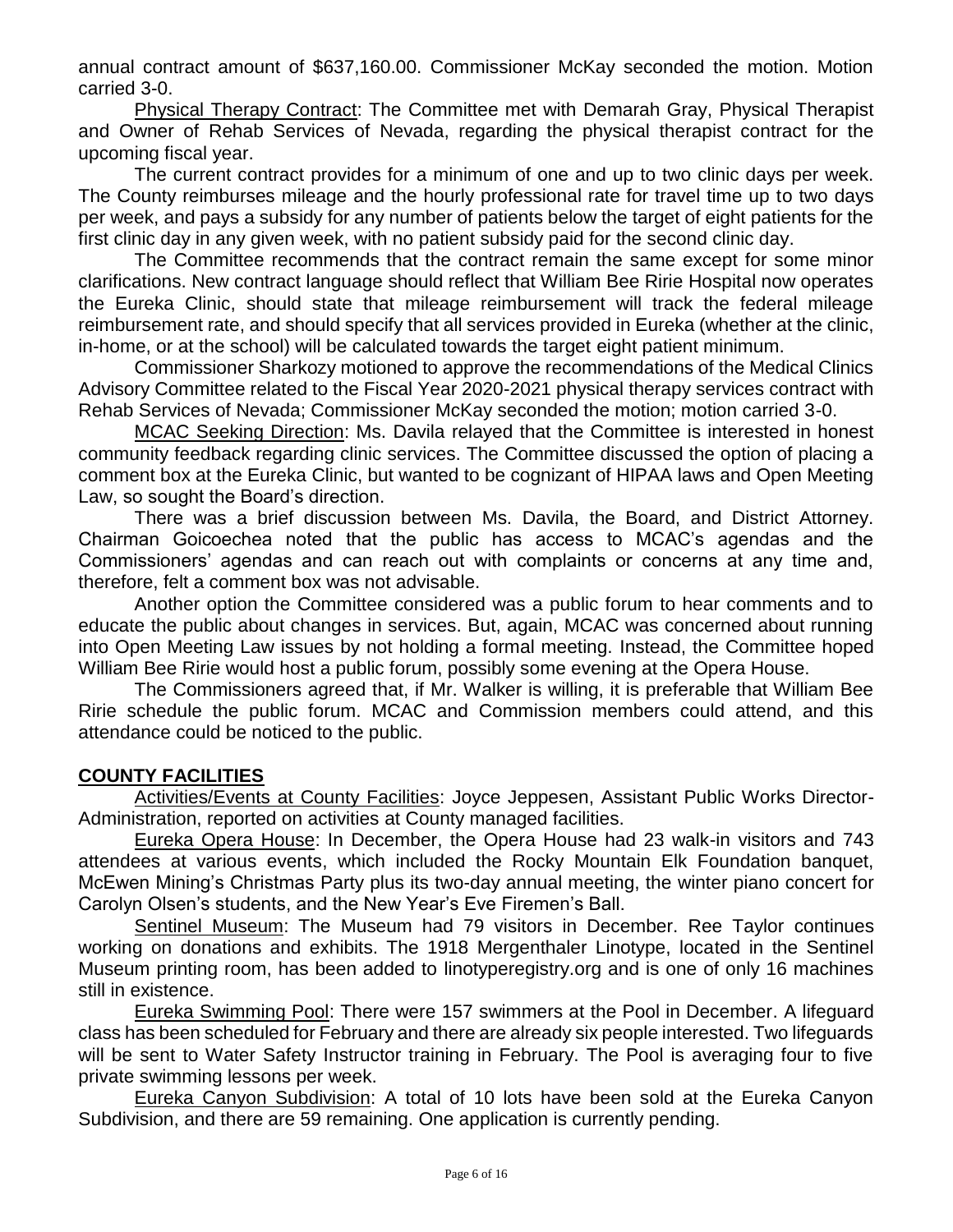Eureka Airport: Fuel sales are down a bit at the Airport – in December, 240 gallons of avgas and 140 gallons of Jet A fuel were sold. Fixed Base Operator, John Walzl, is very happy with the new snow plow, which was purchased with the FAA grant.

Eureka Landfill: There were 430 customers at the Eureka Landfill in December. 81.965 tons of municipal waste and 133.65 tons of construction and demolition debris were processed.

## **PUBLIC WORKS**

Public Works Update: Public Works Director Ron Damele reported on Public Works projects and activities. A fair amount of time is being spent on budget preparations.

Utilities & Facilities: All utility systems are in good working order.

FY2020-2021 Road & Utility Improvement Project: Mr. Damele reported that the surveyors for the upcoming Road & Utility Improvement Project are in the process of obtaining copies of all records of survey, parcel maps, and history of any property corners established in the last 25 years. Once a preliminary report is completed, this will allow Public Works to reach out concerning any potential right-of-way or property line issues.

Radio Repeater Upgrades: The FCC approved the licensing modifications for the upcoming radio repeater upgrade and Western States Enterprises is drafting a radio program in preparation for the massive radio switchover that will likely take place in June.

Kobeh Valley Test Well Project: Boart Longyear Drilling Services has reached 365 feet on the Kobeh Valley Test Well and has cemented in 10-inch casing. Boart is removing the dual tube reverse rig and will begin working with the reverse circulation rig and expect to drill through bedrock by end of work on January 21<sup>st</sup>. Costs are currently at \$152,000.00, which is tracking as expected on the overall bid of \$263,000.00.

Eureka Landfill: The new building was delivered to the Landfill. The utility crew is setting it up, wiring electricity, installing insulation, and installing and connecting the generator.

Tower Space Rental to SkyFiber: Mr. Damele explained that the temporary 90-day agreement to rent tower space in Crescent Valley to SkyFiber recently expired and he extended the agreement for two additional months. He did this, in part, because the public lands surveyor working with SkyFiber unexpectedly passed away. This will allow time for the County to work with SkyFiber and another engineer on lease of County property for a more permanent tower location in that area for SkyFiber.

Klindt Building Demolition: Retention was released on the Klindt Building Demolition Project. The original bid on the project was \$564,000.00 and the contractor's work came in at approximately \$450,000.00 for a substantial savings on the overall project.

Utilities Worker I Job Description: Mr. Damele explained that after 22 years with the County, Kathy Kinkade is going to retire. The job description was last updated in 2007 and, since that time, this position has accumulated additional duties. He asked that the Board approve an updated job description to reflect these duties before a replacement is hired.

Commissioner Sharkozy motioned to approve the Updated Utilities Worker I job description; Commissioner McKay seconded the motion; motion carried 3-0.

Hiring Freeze Waiver – Utilities Worker I: Commissioner Sharkozy motioned to waive the hiring freeze and authorize Public Works to fill the position of Utilities Worker I in Crescent Valley; Commissioner McKay seconded the motion; motion carried 3-0.

Casual Worker IV – Custodian/Office Aide: One of the positions in Crescent Valley will assume duties associated with the Public Works office, including clerical support for the Crescent Valley Town Advisory Board. Mr. Damele asked that this person be granted extended hours, up to allowable limits, to accommodate the new duties.

Commissioner Sharkozy motioned to authorize the Casual Worker IV – Custodian/Office Aide in Crescent Valley to work up to and not to exceed 29 hours per week, up to and not to exceed 119 hours per month, and up to and not to exceed 1,039 hours per year. Commissioner McKay seconded the motion. Motion carried 3-0.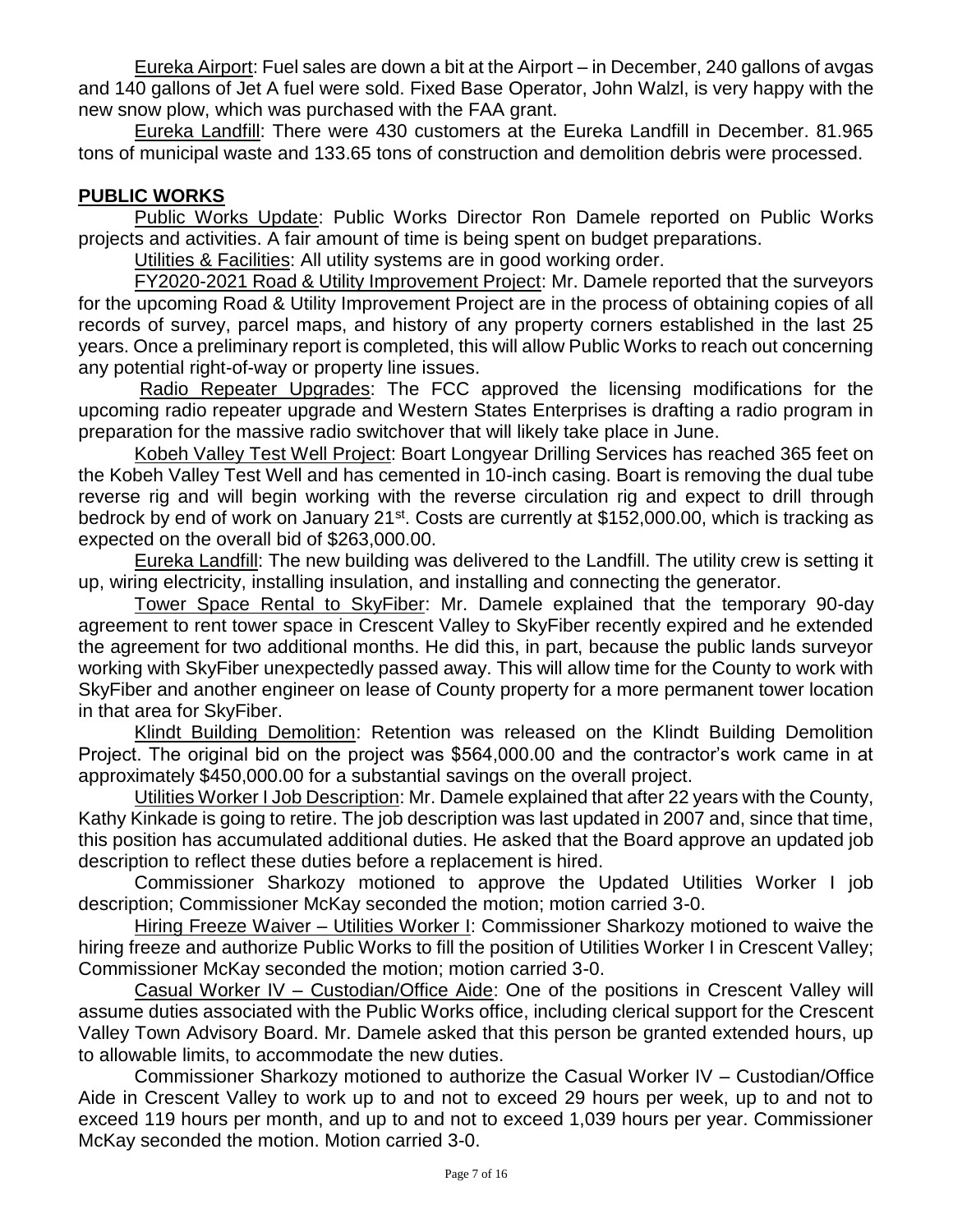Dump Truck Purchase: Monies for a new dump truck were budgeted in the Capital Projects Fund and Mr. Damele provided a quote from Peterbilt Truck Parts & Equipment under Sourcewell Contract #081-716-PMC, noting that purchasing under this contract reduced the price by \$86,000.00.

Commissioner Sharkozy motioned to approve purchase of a 2020 Peterbilt Model 367 15 feet end dump truck from Peterbilt Truck Parts & Equipment, utilizing Sourcewell Contract for a price not to exceed \$165,290.00, to be paid from the Capital Projects Fund; Commissioner McKay seconded the motion; motion carried 3-0.

## **NATURAL RESOURCES**

Report on Activities: Natural Resources Manager, Jake Tibbitts, reported on recent activities, meetings, and upcoming events.

CEQ NEPA Rewrite: Mr. Tibbitts reported that the comprehensive rewrite of NEPA (National Environmental Protection Act) regulations by the Council on Environmental Quality was just posted in the Federal Register with a 60-day comment period. This is the first time the Council has revised the regulations since they were first adopted. Mr. Tibbitts will present the County's comments to the Board for approval in March, closer to the comment deadline.

Scoping for BLM Grazing Regulations: The BLM has posted notice in the Federal Register that it will be preparing an EIS to update grazing regulations and that it is seeking scoping comments. Four public meetings have been scheduled across the country and one of those will be held in Elko on February 18<sup>th</sup>. The Chairman encouraged interested parties to attend, noting that opponents will surely be out in full force.

Lahontan Cutthroat Trout: The US Fish & Wildlife Service and Nevada Department of Wildlife are working on issues throughout the State concerning Lahontan Cutthroat Trout, a threatened species under the Endangered Species Act. An interagency meeting is scheduled in Reno on January 22<sup>nd</sup>. Mr. Tibbitts wanted the Board to be aware because there are streams in Eureka County that have this species and some streams (mostly in Pine Valley off Roberts Mountain) are designated recovery streams, so the fish can be transplanted to bolster its population numbers.

CNRWA to Meet in Eureka: The March 13th meeting of the Central Nevada Regional Water Authority will be hosted in Eureka in the Commission Chambers of the County Courthouse. Mr. Tibbitts noted that this would be a good meeting for the Board, or locals interested in water issues, to attend.

Certification of Expenditure of Title III Funds: The County receives annual payments through legislation, Secure Rural Schools & Community Self-Determination Act, which provides tax payments to counties to replace lost revenues from tax-exempt forest lands. There are three Titles to the Act. Title I receives the bulk of the funding for roads and schools. The remaining funds are split between Title II and Title III. Title II funds are used by the Forest Service for its Resource Advisory Committee. Title III funds can be designated for certain programs or activities, and Eureka County has selected to use the funds for the Firewise Communities Program.

A total of \$8,705.45 was spent in Calendar Year 2019. The report of expenditures is due by February 1<sup>st</sup> of each year. Commissioner McKay motioned to approve the 2019 Certification of Expenditures of Title III Funds; Commissioner Sharkozy seconded the motion; motion carried 3-0.

FRTC Modernization Final EIS: Notice was received from the Navy that the Final EIS on the Fallon Range Training Complex Modernization was publicly released on January 10<sup>th</sup>. After a 30-day waiting period, the Navy will sign the Record of Decision. Although there will be some substantial impacts on Eureka County, Mr. Tibbitts felt the final product was much improved over earlier versions. In order to clarify items in the ROD, the NAVY continues to work with the parties who signed the Nevada Consolidated Request.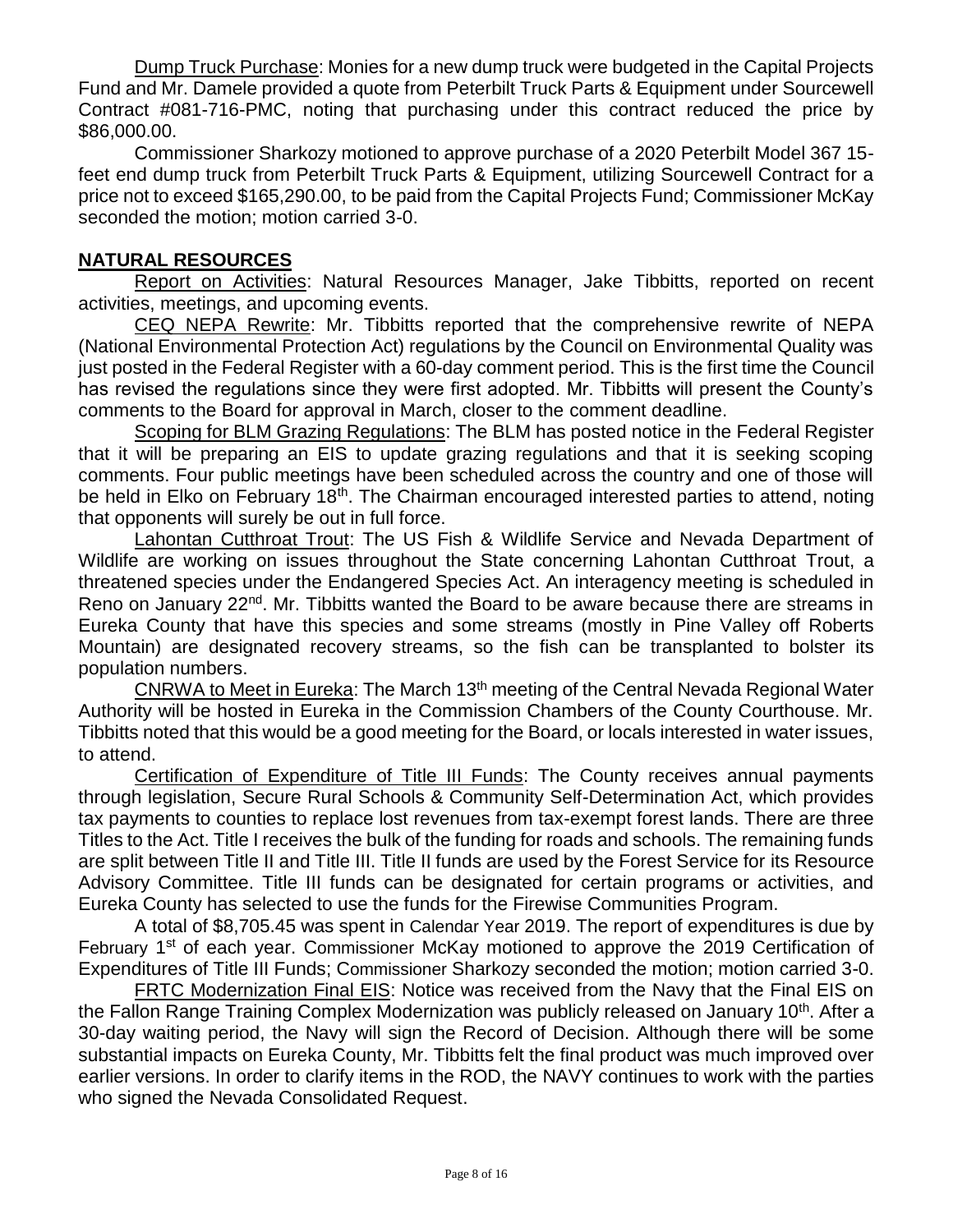A public meeting on the Final EIS is scheduled at the Fallon Convention Center on January  $28<sup>th</sup>$ . Later that week, on January  $30<sup>th</sup>$ , the Navy will meet with the Governor's office, State agencies, and affected counties and tribes (parties of the Consolidated Request).

Sage Grouse Issues: In relation to the State Plan (Nevada Greater Sage-grouse Conservation Plan), Mr. Tibbitts facilitated the adaptive management meeting for the South Central Area on January 9th in Battle Mountain. He has been asked to facilitate the meeting for the North Central Area (Humboldt County, northern Washoe County). It is outside Eureka County, but will benefit the entire State. The Board agreed that this is a worthwhile effort.

The Chairman continues to work towards resolution on the Forest Service Plan Amendment. More objections are expected from the special interest groups who are anti mining and grazing. There is talk of scheduling another objection resolution meeting in Salt Lake City.

### **CORRESPONDENCE**

Correspondence was received from: Treasurer Pernecia Johnson; Comptroller Kim Todd; Public Works, Ron Damele; Medical Clinics Advisory Committee (2); Senior Centers Advisory Board; County Advisory Board to Manage Wildlife; Television District Board; Crescent Valley Town Advisory Board; Northeastern Nevada Regional Development Authority; Nevada Assoc. of Counties; Great Basin College; Nevada Department of Health & Human Services; Nevada POOL/PACT Human Resources; Nevada State Jr. High & High School Rodeo Assoc.; Nevada Dept. of Transportation (2); Nevada Div. of Water Resources (2); Nevada Secretary of State; Climate Reality Project; US Dept. of the Interior-BLM (3); and US Dept. of the Navy (2).

A letter will be sent to the Nevada State Jr. High & High School Rodeo Association thanking the Association, but declining an invitation to consider hosting its State Finals Rodeo in 2021.

## **FISCAL YEAR 2020-2021 BUDGET**

For Information Only – Benefits of a Tax Rate Increase: The Board is not considering a tax increase for the upcoming fiscal year, but for informational purposes, Assessor Michael Mears agreed to give a brief presentation on financial benefits of an increase. With a general rate of \$1.8743, Eureka County has the lowest general tax rate, *by far*, of all counties in the State of Nevada.

The County raised its tax rate in Fiscal Year 2017 by \$0.10. Mr. Mears explained that due to abatements, it takes many years to realize substantial revenue flows from any tax increase. Residential properties are capped at 3% per annum and other properties, with a few exceptions, have a tax cap of up to 8% (this higher cap is calculated each year based on various factors and has been as low as 2.6%, superseding even the 3% residential cap).

There is always interest in revenue derived from net proceeds of minerals tax. The Stateset rate for net proceeds is \$5.00 per \$100.00 of assessed valuation (of gross mineral yield). The State levies this tax and reimburses the County its tax rate. At the County's current general tax rate (which includes a \$0.17 State rate allocated back to the State), the State is retaining a much higher percentage of net proceeds tax than the County, which is a common argument for raising the general tax rate. There are no tax caps on net proceeds.

Because of the tax caps, the recent \$0.10 tax increase cost most residential property owners between \$50.00 to \$100.00 per year in additional taxes. Mr. Mears noted that Nevada Gold Mines, due to the recent merger of Barrick and Newmont and other acquisitions, owns just over 60% of all real property in Eureka County and, therefore, would be the most impacted by any tax increase.

Using general calculations based on the \$0.10 tax increase in FY17 and the most recent year's net proceeds calculations, Mr. Mears stated that another \$0.10 tax increase would increase property tax revenues by about \$700,000.00 and net proceeds revenues by about \$157,000.00 per year.

Chairman Goicoechea commented that other counties have raised their general rates to capture a larger chunk of the net proceeds tax and have still faced financial hurdles. He wants to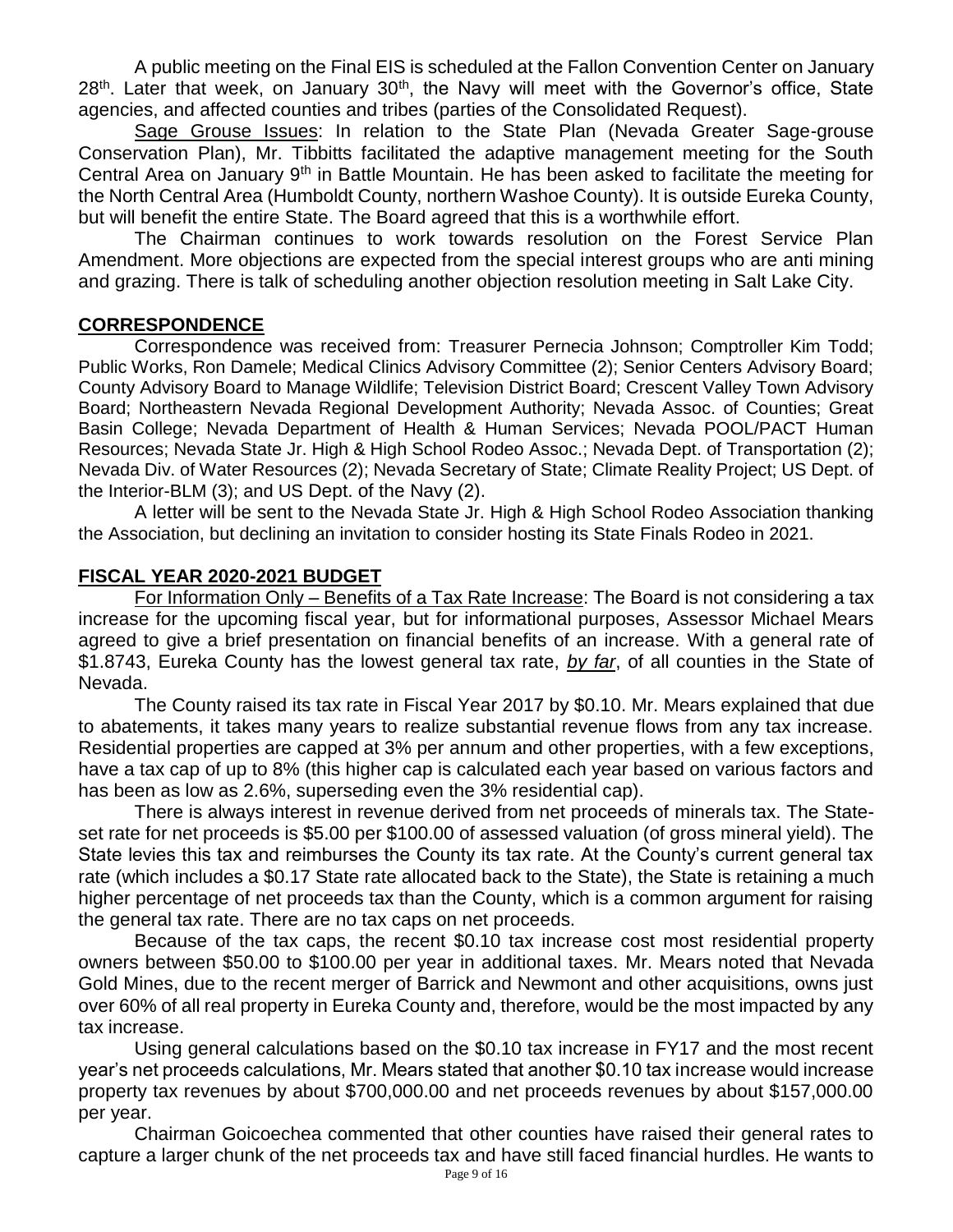continue with the philosophy of sustaining the County through good times and lean times with responsible budgeting and not unnecessarily burdening the taxpayers of this County, including the mines, because that in turn can have a detrimental impact on jobs.

The Chairman invited comments and there were none.

### **RECESS FOR LUNCH**

The Board recessed for lunch from 12:05 to 1:00 p.m.

## **FISCAL YEAR 2020-2021 BUDGET - WAGE & SALARY SCALE**

Salary Range Assignments: At the last meeting, the Board reviewed proposed changes to correct some disparity in the County's wage and salary scale. Changes were not proposed to the hourly rates on the scale; but, to create more uniformity with all departments, the Board considered reassigning job descriptions to more appropriate ranges (upon assignment no employee will be paid less than their current rate of pay).

Comptroller Kim Todd now provided an updated salary scale, stating that she took the Board's direction, considered comments from employees, and met with supervisors who had outstanding areas of concern. She was able to rework the proposed changes so that, in addition to not being assigned a lower hourly rate, no employee will "top-out" prematurely (reach the last step on their respective range).

In a brief discussion, Commissioner McKay felt this was a good first step. Chairman Goicoechea spent time comparing the salary scale to other counties and found it fair and competitive (better than most), adding that this allows the County to hire a quality workforce.

Commissioner Sharkozy motioned to approve the new wage and salary scale assignments for each job description as presented by the Comptroller; Chairman Goicoechea seconded the motion; motion carried 3-0.

Effective Date: The Board agreed that new salary range assignments will take effect with the first full payroll period in the new fiscal year. Commissioner Sharkozy motioned that the new salary range assignments are effective July 12, 2020, the first day of the first full pay period in Fiscal Year 2020-2021; Commissioner McKay seconded the motion; motion carried 3-0.

Addition/Deletion of Ranges: It was recommended that ranges not tied to any job description (or no longer tied to one) be deleted and that two ranges be added. Commissioner Sharkozy motioned to add range 135 to the regular salary scale, to add range 122 to the law enforcement salary scale, and to eliminate ranges 115, 116, 118, 120, 121, 123, 126, 127, 129, 130, 138, and law enforcement 126, effective July 12, 2020. Commissioner McKay seconded the motion. Motion carried 3-0.

### **FISCAL YEAR 2020-2021 BUDGET - COST OF LIVING & MERIT PROPOSALS**

Proposed COLAs: Based on direction from the last meeting, Ms. Todd prepared updated proposals for cost of living allowances based on hourly rates of \$1.00, \$0.75, \$0.50, and percentages of 4%, 3%, and 2%.

Ms. Todd noted that most employees are not in favor of a percentage COLA as this causes higher-paid employees to receive a larger adjustment and they argue that the increased cost of goods and services is the same for everybody. Longevity rewards long-term employees with the 1% per year increase.

The Board had a lengthy discussion on appropriate salary increases while working to sustain the County's finances in a mining-based economy. Commissioner Sharkozy was in favor of a COLA, but noted that he received several comments that no raises should be given.

The meeting was attended by a considerable number of employees and several reminded the Board that, although COLAs were given last year and for the current fiscal year, there were five consecutive years before that without any cost of living adjustments. During the wage freeze, the Board promised to make it up once the County attained a healthier bottom line.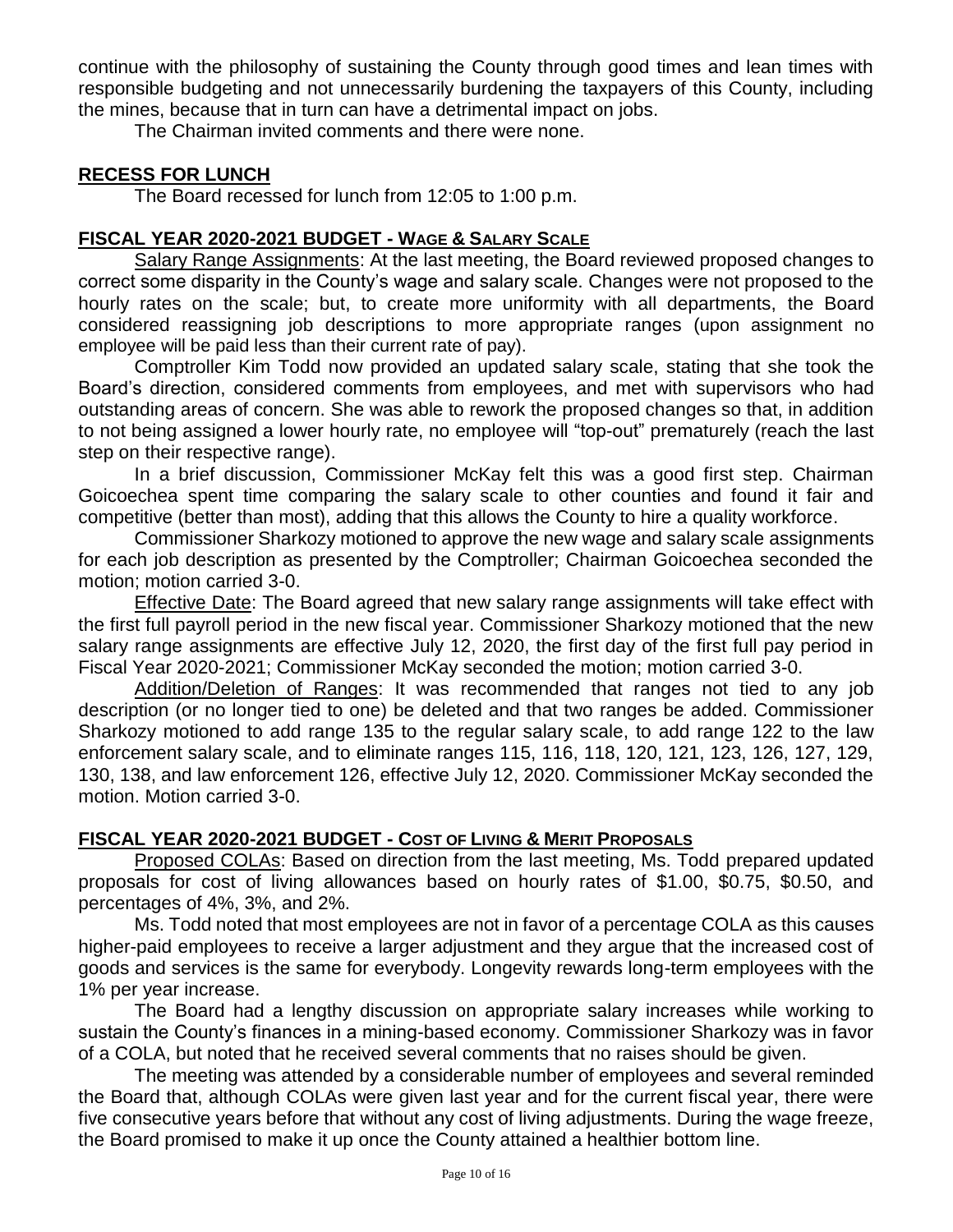COLA (Hourly): Commissioner McKay motioned to give a \$0.75 cost of living adjustment to hourly employees for Fiscal Year 2020-2021; Commissioner Sharkozy seconded the motion; motion carried 3-0.

Merit Increases (Hourly): Merits were also frozen for a period and reinstated in recent years. Commissioner McKay motioned to continue offering a one-step merit increase for Fiscal Year 2020-2021; Commissioner Sharkozy seconded the motion; motion carried 3-0.

COLA (Salary/Appointed): Salaried employees are not eligible for merit increases. Ms. Todd calculated a comparable adjustment. If salaried employees were eligible for merits and the \$0.75 COLA, it would calculate to an average 5.08%.

Commissioner McKay motioned to grant a 5.08% cost of living allowance for appointed salaried employees for Fiscal Year 2020-2021; Commissioner Sharkozy seconded the motion; motion carried 3-0.

Elected Officials: Salaries for elected officials are frozen. Elected officials only receive salary increases when the State Legislature passes a salary bill, and the most recent bill has expired.

### **FISCAL YEAR 2020-2021 BUDGET - PERSONNEL REQUESTS**

Work Study Proposal: The Board wished to have a work study conducted on any departments requesting additional personnel in the new budget year. This included one new employee in the Clerk Recorder's office, one new employee in the District Attorney's office, 7.5 new positions in the Sheriff's Office, and moving a (vacant) casual position to full-time in the IT Department.

After consulting with Nevada POOL/PACT, Ms. Todd contacted CPS HR Consulting, which estimated a minimum base amount of \$20,000.00 to complete a work study, but cautioned it could cost upwards to \$60,000.00. This was based on manpower required to collect and evaluate data for three departments, travel costs due to the remote location of Eureka, and completed results in a very short timeframe. The company did not feel a work study was needed for the IT Department, as it expressed surprise that the County only had one IT person.

The Commissioners had no appetite to spend up to \$60,000.00 for a work study, but may continue to look into other options.

Fiscal Impact of Requested Positions: Ms. Todd prepared a worksheet showing the fiscal impact if all requested positions were approved for the new fiscal year. The total for salaries and benefits equals \$1,064,089.30, and approximately \$16,000.000 can be added on top of that for the cost of living adjustment.

Clerk Recorder Personnel Request: The fiscal increase for one additional FTE (full-time equivalent) in the Clerk Recorder's office is \$83,353.00 in salaries and benefits.

Chairman Goicoechea stated he has been thinking about a solution that may help two departments. If the Commissioners assume a secretary position in their budget, which was done in the past, this would allow Lisa Hoehne to backfill the vacancy this would create in her office. She would gain one FTE position without the burden of Commissioner duties.

Ms. Hoehne responded that she is open to ideas, but reminded everyone that she is the Clerk of the Board.

Commissioner McKay felt it was a viable solution for Ms. Hoehne to acquire the staff she says she needs. Commissioner Sharkozy agreed that he thought it would work. The District Attorney also felt it was doable. Chairman Goicoechea will consult with the District Attorney to see how the Board did this in the past and to work out the details.

IT / Network Personnel Request: The amount for one FTE in the IT Department is \$86,508.00, but this is not a net increase since the current budget includes funding for a casual employee. Based on the need, and after the comment from the work study company, the Board agreed this was a necessary position.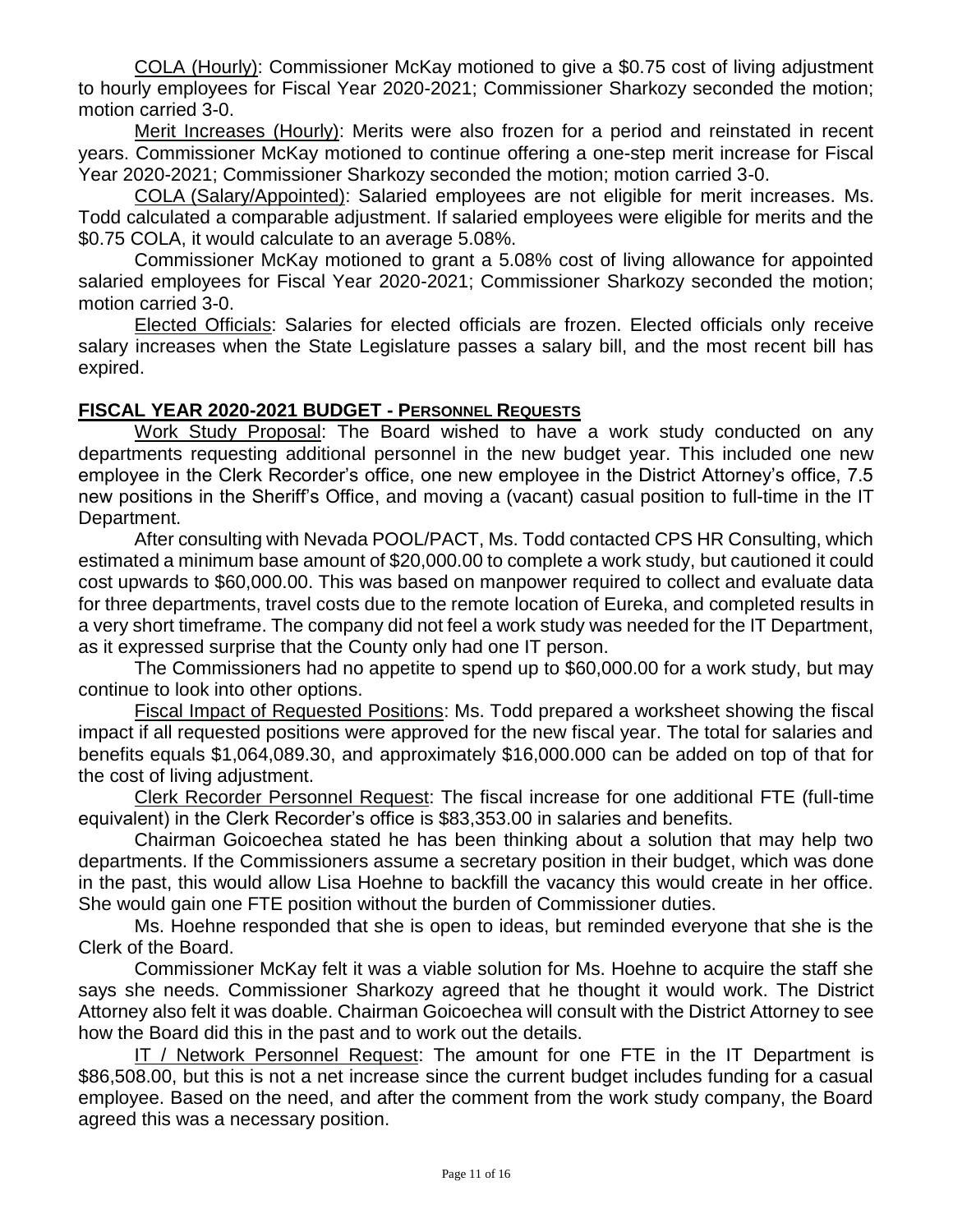Commissioner Sharkozy motioned to approve increasing the casual position in the IT Department to a full-time equivalent in the Fiscal Year 2020-2021 budget; Commissioner McKay seconded the motion; motion carried 3-0.

District Attorney Personnel Requests: Additional personnel requests from the District Attorney include a Deputy District Attorney position, increasing salary of the (vacant) Chief Deputy DA position by \$10,000.00, and adding casual hours. Excluding casual hours, this results in a net increase of \$153,373.00.

Mr. Beutel clarified that the requested salaries for the sworn positions are not starting salaries, but will allow the ability to negotiate if the appropriate candidate is found. He noted that there is currently a window of opportunity to impart institutional knowledge and provide training and mentoring to Deputy staff, and that opportunity might not always exist.

After a lengthy discussion, Commissioner McKay motioned to continue funding the vacant Legal Secretary and Chief Deputy DA positions (including an additional \$10,000.00 for the latter), agreed to increase casual hours to 1,039 total hours, but declined to add a Deputy DA position. Commissioner Sharkozy seconded the motion. Motion carried 3-0.

This results in a net increase to the District Attorney's personnel budget of \$10,000.00, excluding casual hours.

Sheriff's Office Personnel Requests: Sheriff Watts' personnel requests include one Dispatcher, two Patrol Deputies for traffic safety County-wide, one Patrol Deputy for the north end, two Patrol Deputies for the south end, one new Detention Deputy, and a casual Bailiff position (also in Detentions). The net cost for the requested new positions would be \$734,938.00 (with \$104,487.00 funded by Nevada Gold Mines for one traffic safety position).

Sheriff Watts explained the need for additional staff. In 2013, the Sheriff's Office responded to 9,000 incidents and had 29 FTEs; in 2019 there were over 15,000 incidents with an approved staffing level of 22 FTEs. The Chairman reminded everyone that some of the staff was put in place in anticipation of the population increase expected with the Mt. Hope Mine.

Sheriff Watts explained that the part-time Bailiff is needed due to legislative changes that will result in increased jury trials in both District Court and Justice Court. An additional Detentions Deputy will ensure 24/7 staffing of the Jail. Additional Patrol Deputies will allow for 24-hour coverage on both ends of the County. Statistics support the need for the traffic safety Patrol Deputies, and Nevada Gold Mines will pay for one of the two positions.

With the current vacancies in the Sheriff's Office, the Commissioners all voiced concern that it was difficult to gage the actual need for additional staff until all vacancies are filled. The Chairman stated they want to meet the needs, but want to remain fiscally responsible.

Commissioner McKay motioned to include a casual Bailiff in the Sheriff's budget for the upcoming fiscal year; Commissioner Sharkozy seconded the motion; motion carried 3-0.

Sheriff's Office – Undersheriff Salary: Sheriff Watts asked that the Undersheriff's salary be increased to be 95% of the Sheriff's salary (as was done under a previous administration). This will result in an increase of approximately \$12,000.00. The Sheriff noted that the Undersheriff is the only salaried employee who does not have the same benefits package as appointed staff.

Commissioner Sharkozy motioned to grant the request that the Undersheriff's salary be increased to be 95% of the Sheriff's salary in the upcoming budget year; Commissioner McKay seconded the motion; motion carried 3-0. *(If this change needs to be added to the Personnel Policy, more action by the Board will be required, including a resolution and public hearing.)*

Public Works Personnel Request: Ron Damele requested minor changes to casual hours in his departments. Chairman Goicoechea motioned to grant the request to move 200 casual hours from the Opera House budget into the Public Works budget for the upcoming fiscal year, and to increase it to 800 hours for a pool of casual hours that can be utilized in any department under Public Works. Commissioner Sharkozy seconded the motion. Motion carried 3-0.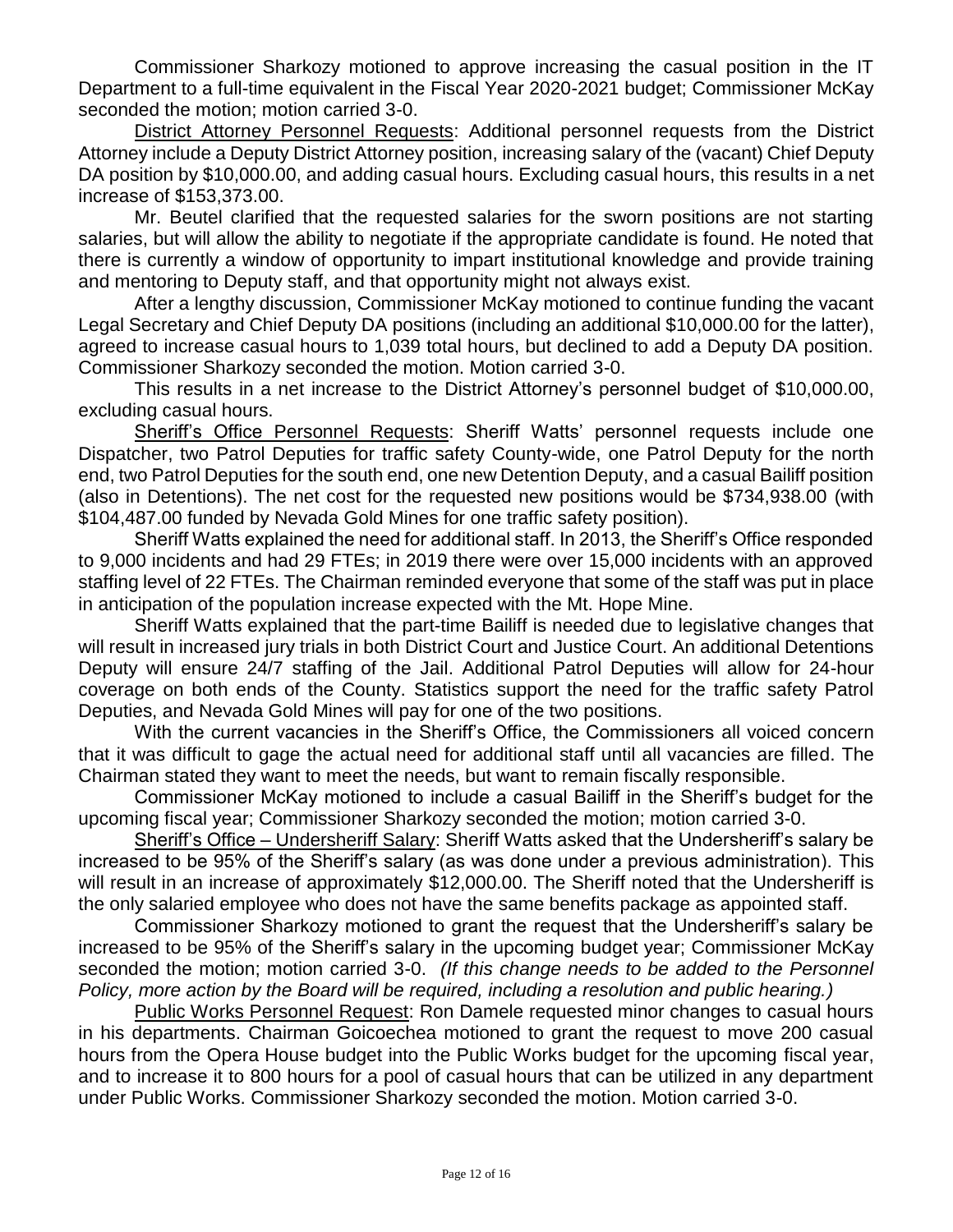# **FISCAL YEAR 2020-2021 BUDGET – DEPARTMENTAL BUDGETS (PROPOSED)**

*(NOTE: All budgets are tentative and subject to revision before the final budget.)*

**Juvenile Probation:** Juvenile Probation Officer Steve Zimmerman presented budget requests for Juvenile Probation, for a net increase of \$1,500.00 over the current fiscal year. Increases are related to programs and additional activities (most programs are paid with passthrough grant funds), as well as software and licensing costs related to case management. He requested that the Juvenile Probation AA (Administrative Assessment) Fund remain status quo.

**Ambulance & EMS:** EMS Director Kenny Sanders explained that most increases in his tentative budget are related to increased costs for services and supplies. New items include installation of phones in the ambulances and a new laptop for training. He asked that the contracts line item be raised to reflect actual costs for the Medical Director's monthly fee.

Mr. Sanders requested that capital outlay be increased to \$50,000.00 for purchase of a rapid response vehicle. The current vehicles are hand-me-downs from the Sheriff's Office with high mileage.

**Senior Centers:** Senior Centers Program Director, Millie Oram, reviewed the proposed Senior Centers budget with a requested increase of approximately \$4,000.00. Equipment was increased to \$3,000.00 for purchase of home-delivery supplies, and there were minimal increases to services and supplies, fuel, and vehicle maintenance. Ms. Oram noted that meat donations this past year have allowed the Centers to avoid added costs related to raw food.

Ms. Todd stated a new cook stove for the Senior Center in Crescent Valley will be budgeted in the Capital Projects Fund.

**Treasurer; Public Guardian:** Treasurer Pernecia Johnson presented budgets for her departments. She proposed that the Treasurer's budget remain status quo, except for a \$2,000.00 increase in bank charges.

For the Public Guardian budget, Ms. Johnson explained that services are ever increasing and every incident has been on an urgent and emergency basis. Mr. Beutel has been a tremendous help, but she fears there will be a need to engage outside counsel, so is asking for \$40,000.00. The court may order partial reimbursement if an estate has financial means, but that is not guaranteed.

**Clerk Recorder; Recorder Tech Fund; Elections; District Court:** Clerk Recorder Lisa Hoehne described the changes requested in her budgets. She moved quite a few line items around in the Clerk Recorder budget and was able to decrease amounts in several line items. The largest increase is related to records management to microfilm Clerk documents, and she requested \$10,000.00 in capital outlay for a new copy machine.

Ms. Hoehne asked for \$15,000.00 in the Recorder Tech Fund, a \$2,000.00 decrease from the current fiscal year. She proposed that the Elections budget remain status quo.

Services and supplies in the proposed District Court budget includes \$10,000.00 for a new copier, but this line item was reduced overall by \$2,000.00. Data software contracts were reduced by \$5,000.00, and drug court was reduced by 50% to \$8,000.00. Increases include \$2,000.00 for child protective services, \$5,000.00 for microfilm, \$8,000.00 for incidental court expenses, and \$2,000.00 for annual maintenance. The capital outlay amount is still unknown – pending a quote to replace the JAVS (Jefferson Audio Video System) and court telepresence. The preliminary estimate for JAVS is \$46,000.00, but actual numbers will be presented later.

**Natural Resources; NRAC; Game Board; DV Weed District; DV Rodent District:** Jake Tibbitts noted that he is submitting all status quo budgets, with one exception. A net increase of \$2,500.00 is included in the Natural Resources budget because he has been advised to purchase a new computer. Mr. Tibbitts gave a brief overview of the remaining budgets and what items and activities are funded from the budgets, including: NRAC, Game Board (a State-funded budget), Diamond Valley Weed District, and Diamond Valley Rodent District.

**Water Mitigation Fund:** Mr. Tibbitts repeated his philosophy about the Water Mitigation Fund. Although the original funding of \$1 million from Barrick (\$100,000.00 annually over ten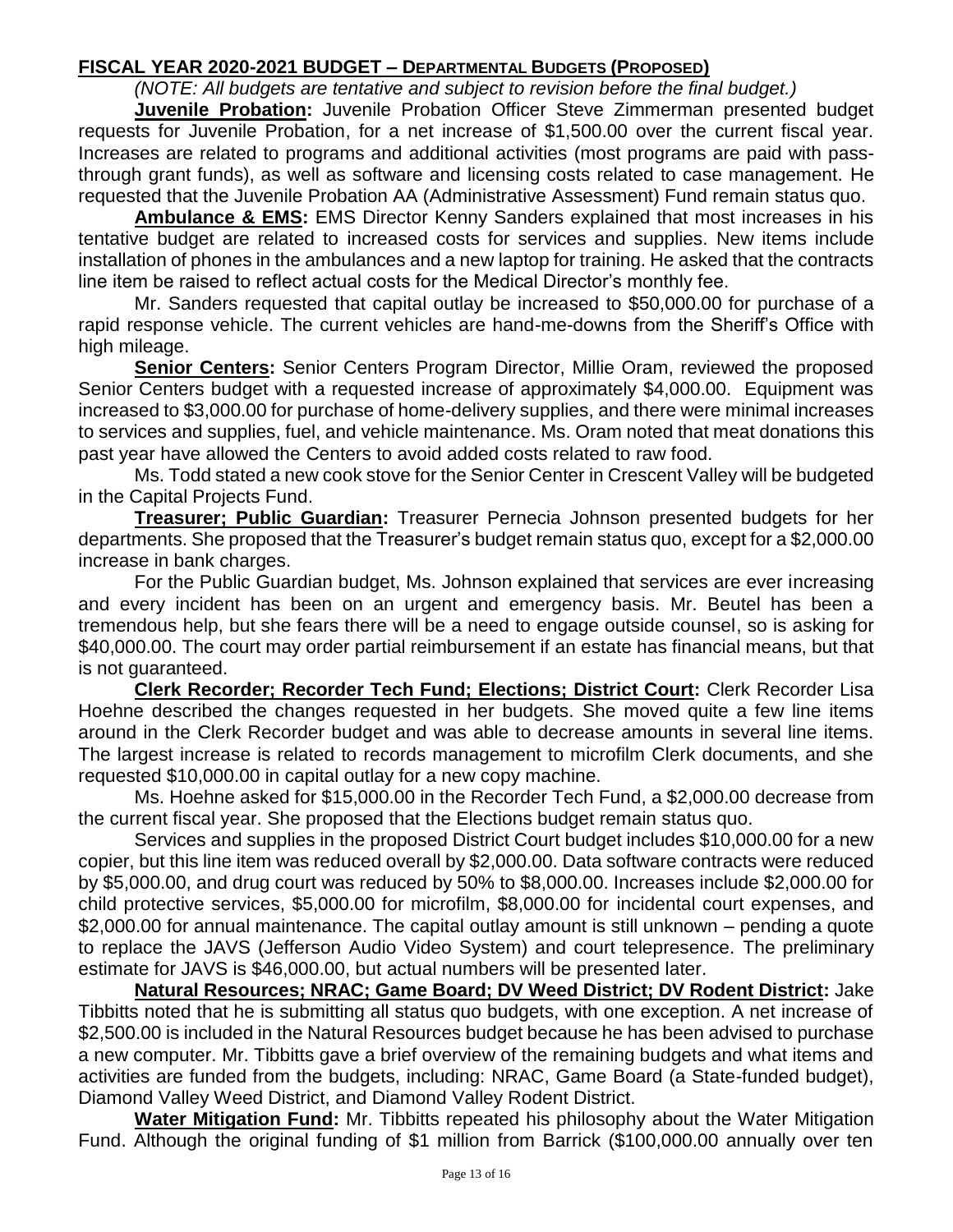years for water studies) is no longer in the fund balance, he felt the fund should be used for its original purpose and not as a litigation fund. This budget has funded the US Geological Survey water studies and the Hydrogeologist contract. Mr. Tibbitts recommended continuing to budget this fund at \$300,000.00, anticipating environmental studies may be needed related to the Kobeh Valley Test Well.

**Natural Resources Multiple Use Fund:** Similar to the Water Mitigation Fund, the Natural Resources Multiple Use Fund is established by resolution for specific purposes. This fund has been building for a couple of years, but some litigation will be charged against it in the current fiscal year. Mr. Tibbitts suggested it be budgeted the same as in the current fiscal year.

**District Attorney; Law Library:** Ted Beutel noted the primary item necessitating increases in his budget – the barrage of public records requests, for which the law only provides a short timeframe in which to respond after processing voluminous amounts of information. Thus, the requested increase of \$130,000.00 in contract services. Mr. Beutel asked that the County examine record retention laws against its current practice of backing up 'everything'. If the County retains it, it must be produced in a public records request. The remaining \$9,500.00 sought is to support activities related to an increase in staff, including travel and training. The proposed budget for the Law Library is status quo.

Mr. Beutel advised there is another area that should be addressed. An information campaign for the older population in the County would be beneficial. Many of the older residents do not have family and don't recognize that there are resources available to begin their own estate planning before they become yet another emergency case for the Public Guardian and the District Attorney.

**Data Processing (IT):** Misty Rowley presented the Data Processing budget, noting that there were several minimal increases, and two main increases. The first is a requested increase for software to support services formerly provided by BCT that are now being provided by the IT Department. The other requested increase is in contract services, primarily to complete migration off Express Internet and onto County wireless infrastructure.

**Agricultural Extension:** Extension Educator Gary McCuin presented the Agricultural Extension budget, noting that the budget was reviewed and approved by Dr. Ivory Lyles, Director of University of Nevada Cooperative Extension. Dr. Lyles is requesting that the County now fund 20% of the Extension Educator position, as well as paying all time and travel for specialists (other requests were minimal). Mr. McCuin noted that these additions increased his budget from \$93,000.00 to \$130,000.00, and he felt the only way to sustain it into the future would be to increase the \$0.01 tax allocation to Ag Extension. Lastly, he asked for \$200,000.00 in capital outlay to be used towards the Agricultural Research Station planned for Eureka.

Chairman Goicoechea is member of a working group through NACO and acknowledged that the group has asked for more extension education and programs in the rurals, but nobody indicated that counties would be burdened with additional costs. The Chairman felt this was unacceptable and will address it through NACO to get a response before the final budget.

**Assessor; Assessor Technology Fund:** Michael Mears reviewed the proposed Assessor budget, noting it had a net decrease of \$2,300.00 from the current fiscal year. There were minimal increases to data software, machine maintenance, postage, office supplies – due to the increased cost of these services; but \$10,000.00 in contract services was deleted because outside appraisal services will not be needed. There may be additional savings by outsourcing printing and mailing of tax statements – several counties are waiting for a special Nevada rate from a different printing company.

Mr. Mears recommended a status quo budget for the Assessor Technology Fund. He has some planned expenses, particularly GIS upgrades, but also uses this as a contingency fund for technology failures or unforeseen needs in the entire County.

**Comptroller; Annual Audit:** Ms. Todd increased some items in the Comptroller budget to reflect the rising cost of supplies, noting that use of paper, printers, and ink have increased related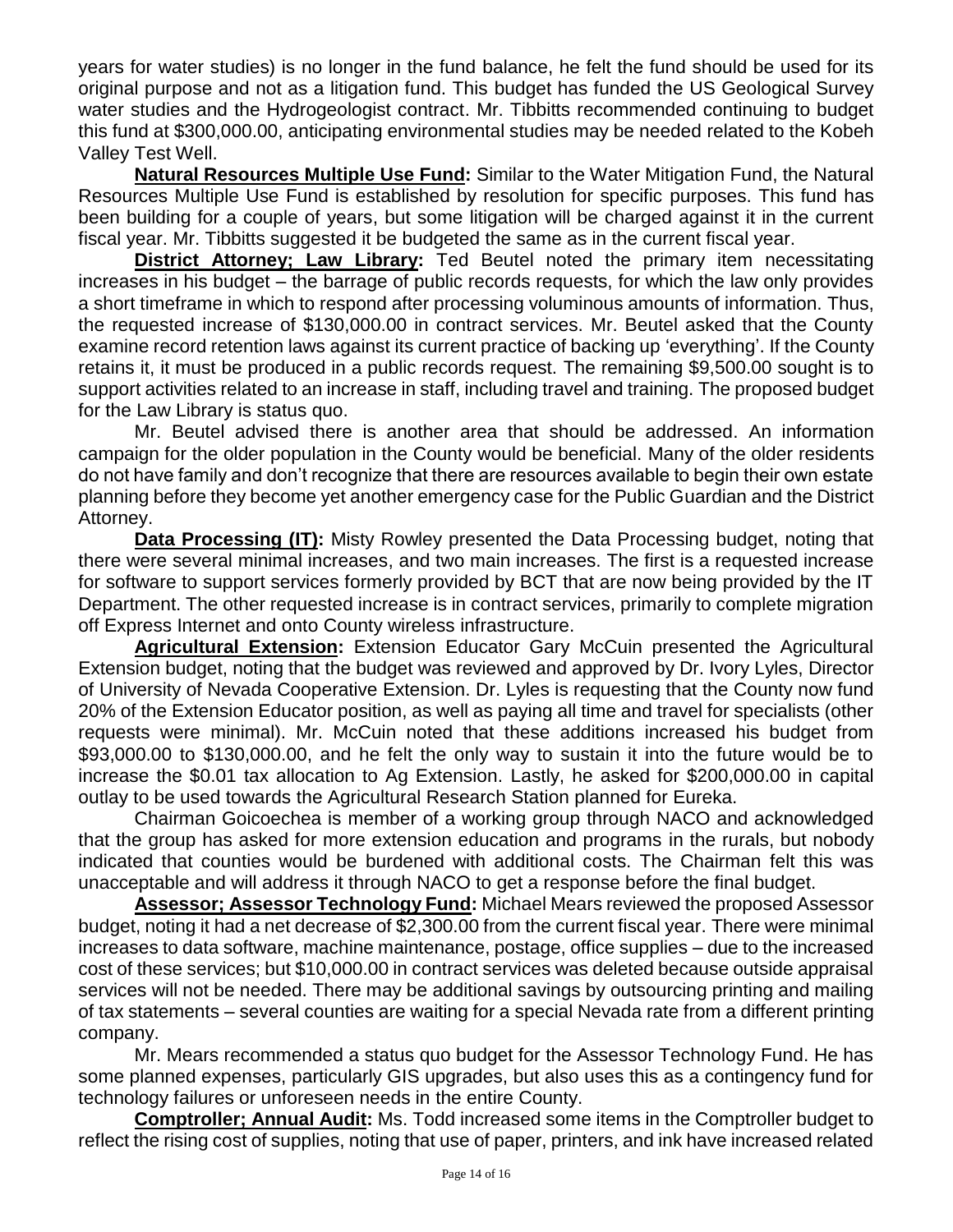to the Tyler Technologies software. There was a small additional cost for switching drug testing companies, but it is a more reliable service. Travel/training was increased. It is also necessary to budget for some unknowns related to HR, such as investigations. Ms. Todd noted that this budget pays for data software contracts related to Tyler that are used by her office, the Treasurer's office, and Public Works.

Ms. Todd is requesting a status quo amount for the Annual Audit budget, which includes the cost of a special audit, in the event one is needed (required if the County receives \$750,000.00 or more in grant funds).

**Commissioners; North End Activities; D&T Center (Medical Clinics); Libraries:** Ms. Todd discussed the Commissioners' proposed budget with the Board, noting that she increased travel and training by \$5,000.00 based on what it is tracking in the current year. The Board recommended a slight increase to cover annual NACO dues, an additional \$150,000.00 in miscellaneous legal fees, and a \$70,000.00 increase in contract services (this is potentially for an HR Analyst to assist the Comptroller's office with HR duties and to analyze needs and actions of other departments).

The D&T Center budget can remain status quo. It will cover the physical therapy contract and has enough cushion to absorb the small increase in the clinic contract (\$150,000.00 for the contract will be budgeted in the Indigent Hospital Fund).

The North End Activities Fund will be budgeted the same as previous years.

The budget for the libraries hasn't been officially submitted, but the Library System wants some minor increases, including a 3% COLA for wages and salaries. Ms. Todd will budget an additional \$10,000.00 to cover the differences. The Library System is accepting bids under the Erate Program for fiber installation to the libraries. The County has an opportunity to share in a project to install fiber to Crescent Valley at a greatly reduced rate. Library staff will contact the IT Director to discuss the details.

Fund Maintenance: Ms. Todd recommended that the County review its funds in the near future and establish whether fund balances are adequately designated by resolution and, if not, consider adopting resolutions and creating any new funds necessary to ensure that balances are fully protected.

Schedule Budget Meeting: Chairman Goicoechea apologized that he cannot attend the February  $6<sup>th</sup>$  meeting due to a family obligation. He offered that a special meeting could be scheduled so that progress on the tentative budget can continue.

After some discussion, everyone agreed to schedule a budget meeting on February 4<sup>th</sup> beginning at 9:30 a.m.

### **PUBLIC COMMENT**

Chairman Goicoechea called for public comments.

Lisa Hoehne informed that she found alternative agenda management software with reduced annual maintenance rates, if the Board is interested.

Jayme Halpin thanked the Board for approving the COLA, stating it will be greatly appreciated by the employees.

#### **ADJOURNMENT**

Commissioner Sharkozy motioned to adjourn the meeting; Commissioner McKay seconded the motion; the meeting was adjourned at 3:45 p.m.

*Approved by vote of the Board this 6 th day of February, 2020.* 

 */s/ J.J. Goicoechea, DVM*

J.J. Goicoechea, Chairman